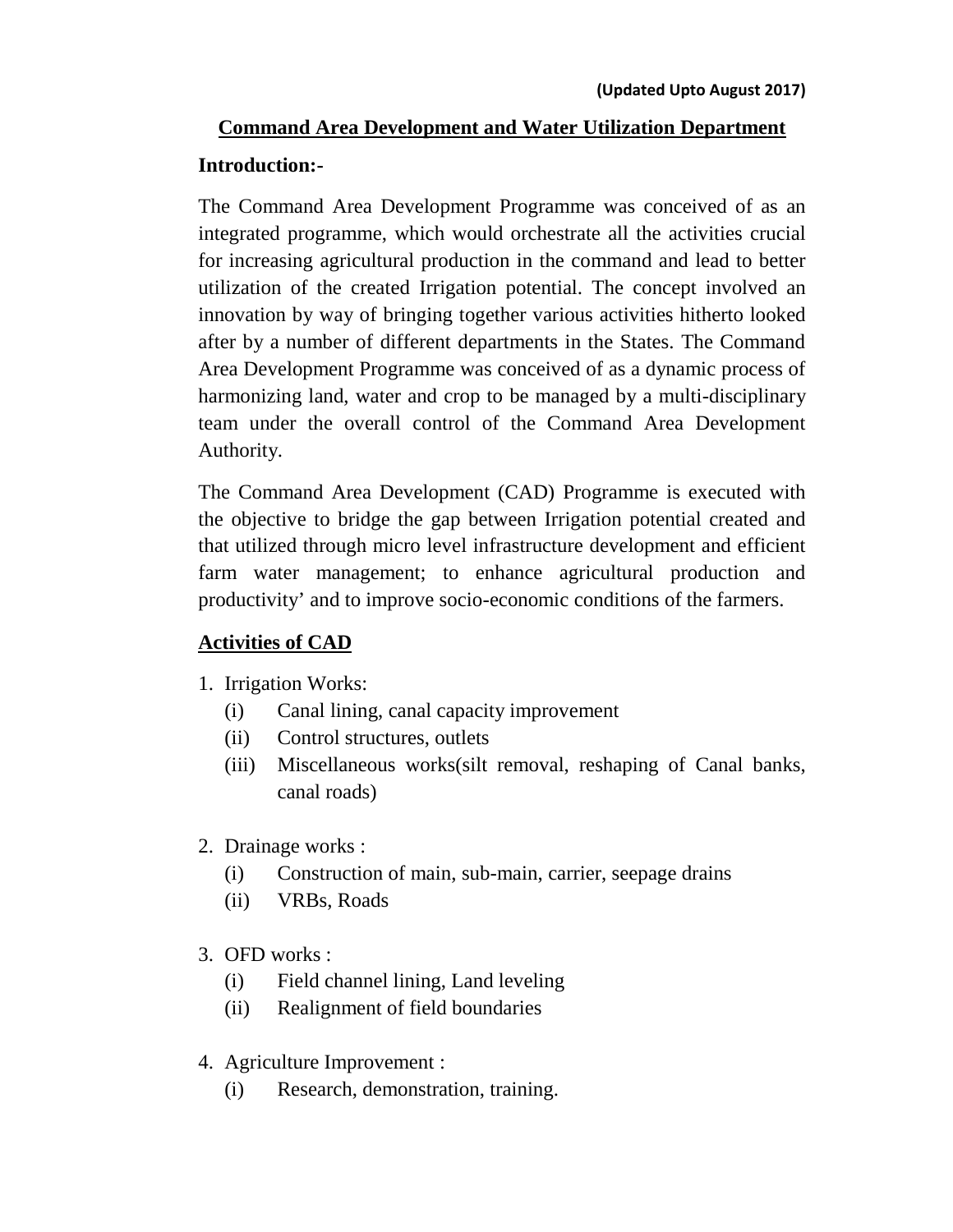Under Command Area Development and Water Management (CADWM) programme of Ministry of Water Resources, Government of India, works of construction of pucca water courses for land development works have been taken up in Sidhmukh Nohar Irrigation Project, Amar Singh Sub Branch, Gang Canal Phase I, Gang Canal Phase II, Bhakra Canal Project, Bisalpur Project and Chambal Project respectively for which expenditure shall be borne by Government of India (GoI) and Government of Rajasthan (GoR). OFD works and lining of field channels are being executed to enhance the irrigation potential under Centrally sponsored Scheme of CADWM, MoWR, GoI.

The details of various ongoing Projects under CADWM are:-

- 1. **Sidhmukh Nohar Irrigation Project** :
- Sidhmukh Nohar Irrigation Project was included by the MoWR, GoI, under CADWM Programme on 17.09.2003 and the project was to be completed in six years i.e. by March 2009 in CCA of 1,11,458 hectare at an estimated cost of Rs. 181.17 crores.
- The construction of pucca water courses was in progress since the year 2004-05 and by March 2014 in 101042 hectare completed.
- However, in March 2014 the CCA was re-evaluated as 1,24,864 hectare. So, for the completion of balance CCA in 23822 hectare, the revised MoU for extension of project upto 2017-18 was prepared.
- The work of construction of pucca water courses has been completed with the expenditure of Rs 148.46 crores in 103765 Ha of command area up to March 2017 .
- Target for the financial year 2017-18 is 7500 ha with the Budget Outlay of Rs 180.00 lacs. During FY 2017-18 the OFD works has been completed in 434 Ha. area with the expenditure of Rs 45.06 lacs. upto August 2017.
- The total work since beginning completed in 104199 hectare with an expenditure of Rs. 148.91 crores. up to August 2017 .

#### 2. **Amar Singh Sub Branch** :

- Amar Singh Sub Branch Project was included by the MoWR, GoI, under CADWM Programme on 31.08.1998 and the project was to be completed in ten years i.e. by March 2008 in CCA of 67,211 hectare at an estimated cost of Rs. 67.74 crores.
- The construction of pucca water courses was in progress since the year 2005-06. In 2007-08, the Jassana canal system was shifted to SNIP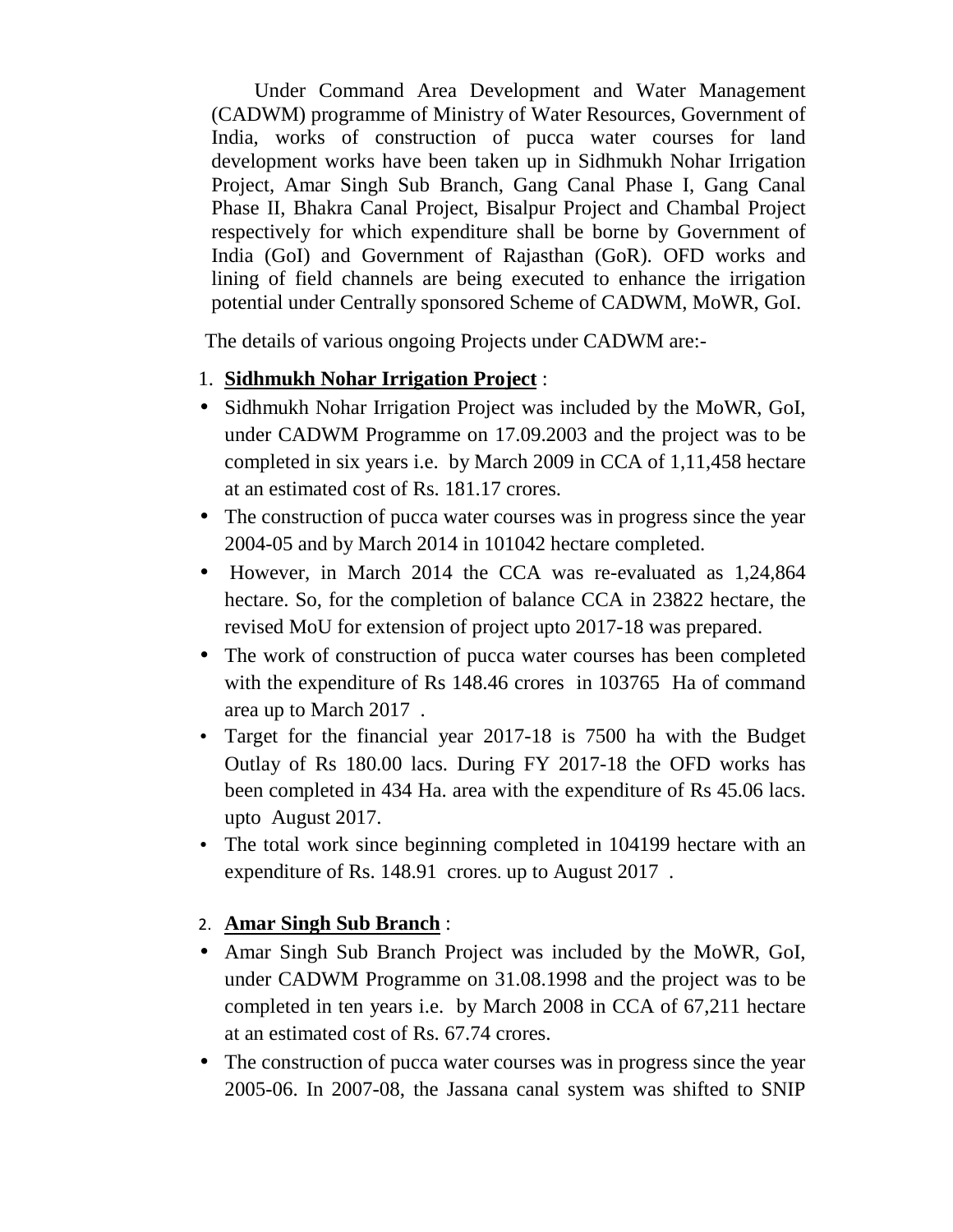and therefore the net CCA for remaining portion was calculated as 50702 hectare.

- However, in March 2014 the CCA was re-evaluated as 44,425 hectare. So, for the completion of balance CCA in 11720 hectare, the revised MoU for extension of project upto 2017-18 was prepared.
- The work of construction of pucca water courses has been completed with the expenditure of Rs 75.78 crores in 35276 Ha of command area up to March 2017 .
- Target for the financial year 2017-18 is 2500 ha. with the Budget Outlay of Rs 180.00 lacs. During FY 2017-18 the OFD works has been completed in 742 Ha. area with the expenditure of Rs 45.11 lacs. upto August 2017
- The total work since beginning completed in 36018 hectare with an expenditure of Rs. 76.23 Crores. up to August 2017 .

## 3. **Bisalpur Project** :

- Bisalpur Project was sanctioned by Government of India on 31.08.2006 for Rs. 129.34 crores. It was proposed to construct pucca water courses in its total command of 81621 Ha.
- The work of construction of pucca water courses has been completed with the expenditure of Rs 125.65 crores in 59248 Ha of command area up to March 2017.
- Target for the financial year 2017-18 is 3000 Ha. with the Budget Outlay of Rs 1500.00 lacs. During FY 2017-18 the OFD works has been completed in 1436 Ha. area with the expenditure of Rs 87.82 lacs upto August 2017
- The total work since beginning completed in 60683 hectare with an expenditure of Rs. 126.53 Crores. up to August 2017 .

## 4. **Chambal Project** :

- Chambal Project was started in the year 1974 for a total Command Area of 2,29,000 Ha. in Rajasthan.
- The work of construction of pucca water courses has been completed in 151242 Ha. area with an expenditure of Rs. 358.87 Crores up to March 2017 .
- Target for the financial year 2017-18 is 16000 ha with the Budget Outlay of Rs 4320.47 lacs During FY 2017-18 the OFD works has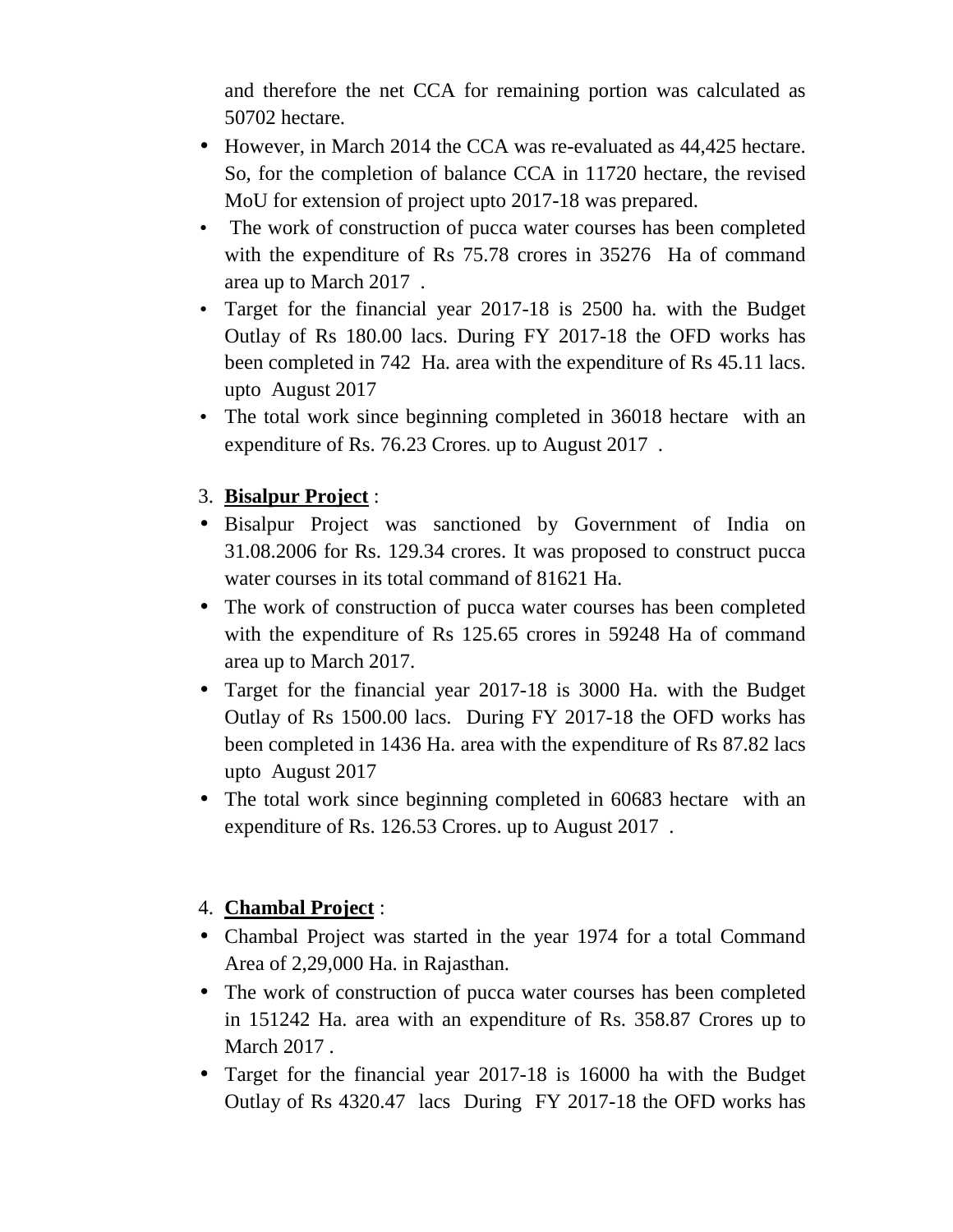been completed in 4589 Ha. with the expenditure of Rs 1109.58 lacs. upto August 2017 .

• The total work since beginning completed in 155831 hectare up to August 2017 .

### 5. **Bhakra Canal Project**

- The Bhakra Canal Irrigation Project is a New Project which envisages construction of OFD Works in 1, 13,420 ha CCA with an estimated cost of Rs.451.00 Crores based on 12th Plan Guidelines issued by CADWM, MoWR, Government of India. Total area also includes 10% Command area to be treated by micro irrigation.
- The project has been sanctioned for inclusion in CADWM programme of MoWR, GoI vide letter No. N - 19011 /3/2015/CADWM on dated 28.09.2015 for Rs. 37087.7 lacs. The project is to be completed in two years i.e. by March 2017.
- The work of construction of pucca water courses has been completed in 25731 Ha. area with an expenditure of Rs. 47.00 Crores up to March 2017 .
- Target for the financial year 2017-18 is 44000 Ha. with the Budget Outlay of Rs 5578.91 lacs During FY 2017-18 the OFD works has been completed in 8892 Ha. with the expenditure of Rs 1226.69 lacs upto August 2017 .
- The total work since beginning completed in 34623 hectare with an expenditure of Rs. 59.40 crores up to August 2017.

#### 6. **Gang Canal Project Phase-II**

- The Gang Nahar Irrigation Project Phase-II is a New Project which envisages construction of OFD Works in 44875 ha CCA with an estimated cost of Rs.185.00 Crores based on 12th Plan Guidelines issued by CADWM, MoWR, Government Of India.
- The project has been sanctioned for inclusion in CADWM programme of MoWR, GoI vide letter No. N - 19011/4/2015/CADWM on dated 28.09.2015 for Rs. 14673.9 lacs. The project is to be completed in two years i.e. by March 2017.
- The work of construction of pucca water courses has been completed in 8252 Ha. area with an expenditure of Rs. 11.77 crores up to March 2017 .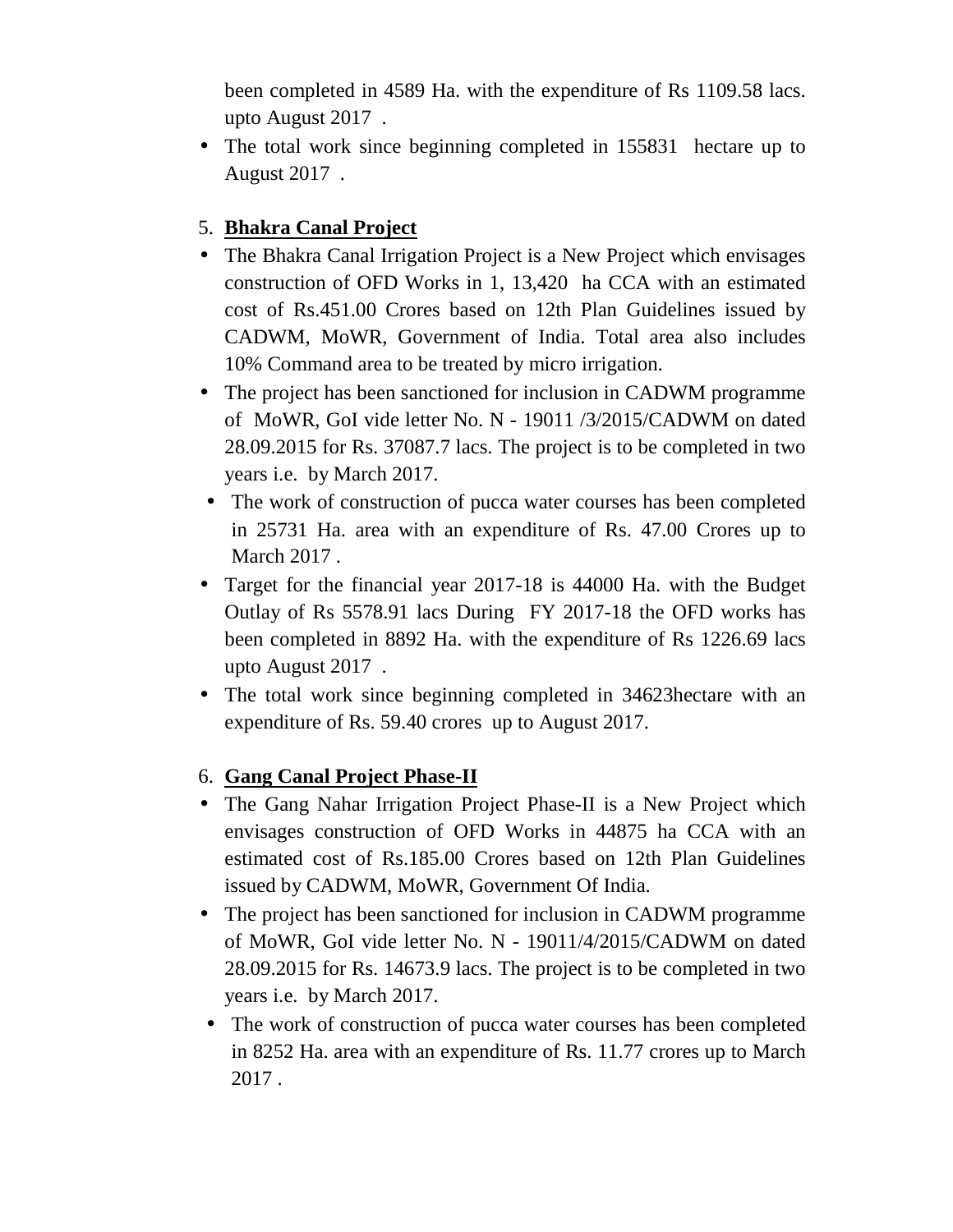- Target for the financial year 2017-18 is 15000 ha with the Budget Outlay of Rs 1650.00 lacs During FY 2017-18 the OFD works has been completed in 856 Ha. area with the expenditure of Rs 173.74 lacs upto August 2017 .
- The total work since beginning completed in 9108 hectare with an expenditure of Rs 13.50 crores. up to August 2017 .

#### 7. **Gang Canal Phase I (NEW)**

- Gang Canal Project was sanctioned by Government of India in January, 2011 for Rs.538 crores. It was proposed to construct pucca water courses in CCA of 1,83,216 Ha.
- The work of construction of pucca water courses has been completed with the expenditure of Rs. 217.54 crores in 68739 Ha of Command area up to March 2015. The Gang Canal project was closed at this point by GoI which later on sanctioned as Gang Canal Project Phase I.
- The Gang Canal Project Phase I (New) as per the XII Plan Guidelines was included by the MoWR, RD & GR, GoI under CADWM Programme on 14.03.2016 in CCA of 1,18,252 hectare at an estimated cost of Rs.386.68 crores. The project is to be completed in two years i.e. by March 2017.
- The work of construction of pucca water courses has been completed in 54010 Ha. area with an expenditure of Rs. 142.35 crores up to March 2017 .
- Target for the financial year 2017-18 is 21000 ha with the Budget Outlay of Rs 5126.20 lacs During FY 2017-18 the OFD works has been completed in 4107 Ha. with the expenditure of Rs 1556.79 lacs upto August 2017
- The total work since beginning completed in 58117 hectare with an expenditure of Rs. 157.92 crores up to August 2017 .